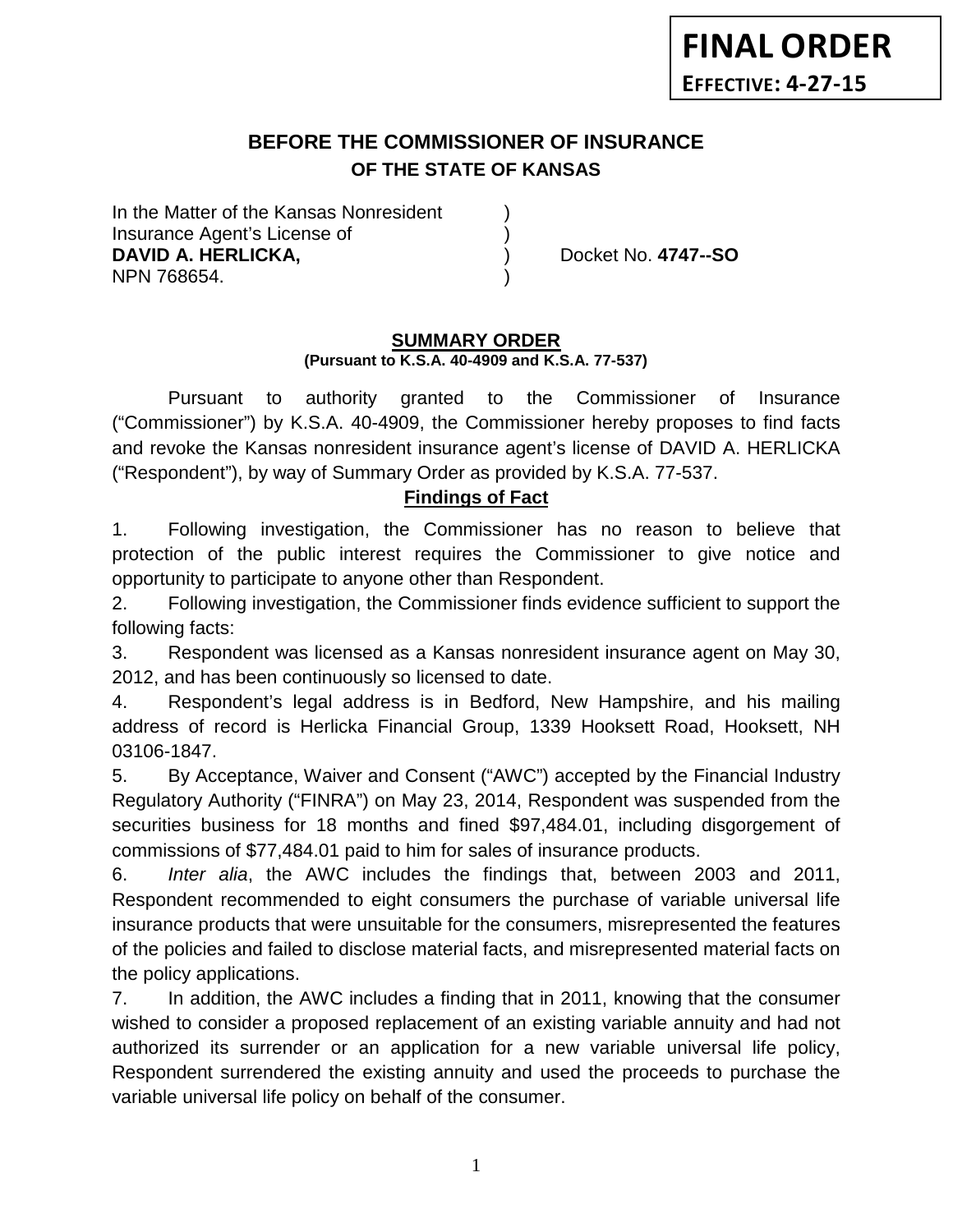8. Respondent's AWC includes an agreement that the findings may be used by another regulator and that Respondent will not take any action or make any statement denying any finding or creating the impression that any finding of the AWC is without factual basis.

9. Respondent did not report this action to the Commissioner within 30 days as required by K.A.R. §40-7-9(b) but reported it by letter dated January 22, 2015, and received by KID on January 26, 2015.

10. By letter of March 17, 2015, addressed to Respondent at his address of record, counsel for KID invited Respondent to reply by March 27, 2015, if he disputed the above statements of fact.

11. Respondent did not reply by March 27; thus, the facts are deemed undisputed.

12. On April 6, 2015, counsel for KID received electronic mail from another person representing that Respondent wished to surrender his license.

## **Applicable Law**

13. K.S.A. 40-4909(a) provides, in relevant part:

"The commissioner may deny, suspend, revoke or refuse renewal of any license issued under this act if the commissioner finds that the applicant or license holder has: . . .

(2) Violated:

. . .

(A) Any provision of chapter 40 of the Kansas Statutes Annotated, and amendments thereto, or any rule and regulation promulgated thereunder;

(7) Admitted to or been found to have committed any insurance unfair trade practice or fraud in violation of K.S.A. 40-2404, and amendments thereto.

(8) Used any fraudulent, coercive, or dishonest practice, or demonstrated any incompetence, untrustworthiness or financial irresponsibility in the conduct of business in this state or elsewhere." K.S.A. 2013 Supp. 40- 4909(a).

14. A licensed agent is required to report to the Commissioner within 30 days each disciplinary action against an occupational or professional license other than an insurance agent's license. K.A.R. §40-7-9(b).

15. "Making false or fraudulent statements or representations on or relative to an application for an insurance policy, for the purpose of obtaining a fee, commission, money or other benefit from any insurer, agent, broker or individual" is an insurance unfair trade practice. K.S.A. 2013 Supp. 40-2404(11).

16. "The following shall be deemed prohibited, unfair or deceptive acts or practices in the selling of insurance:

(1) Making a misrepresentation or false, deceptive or misleading statement;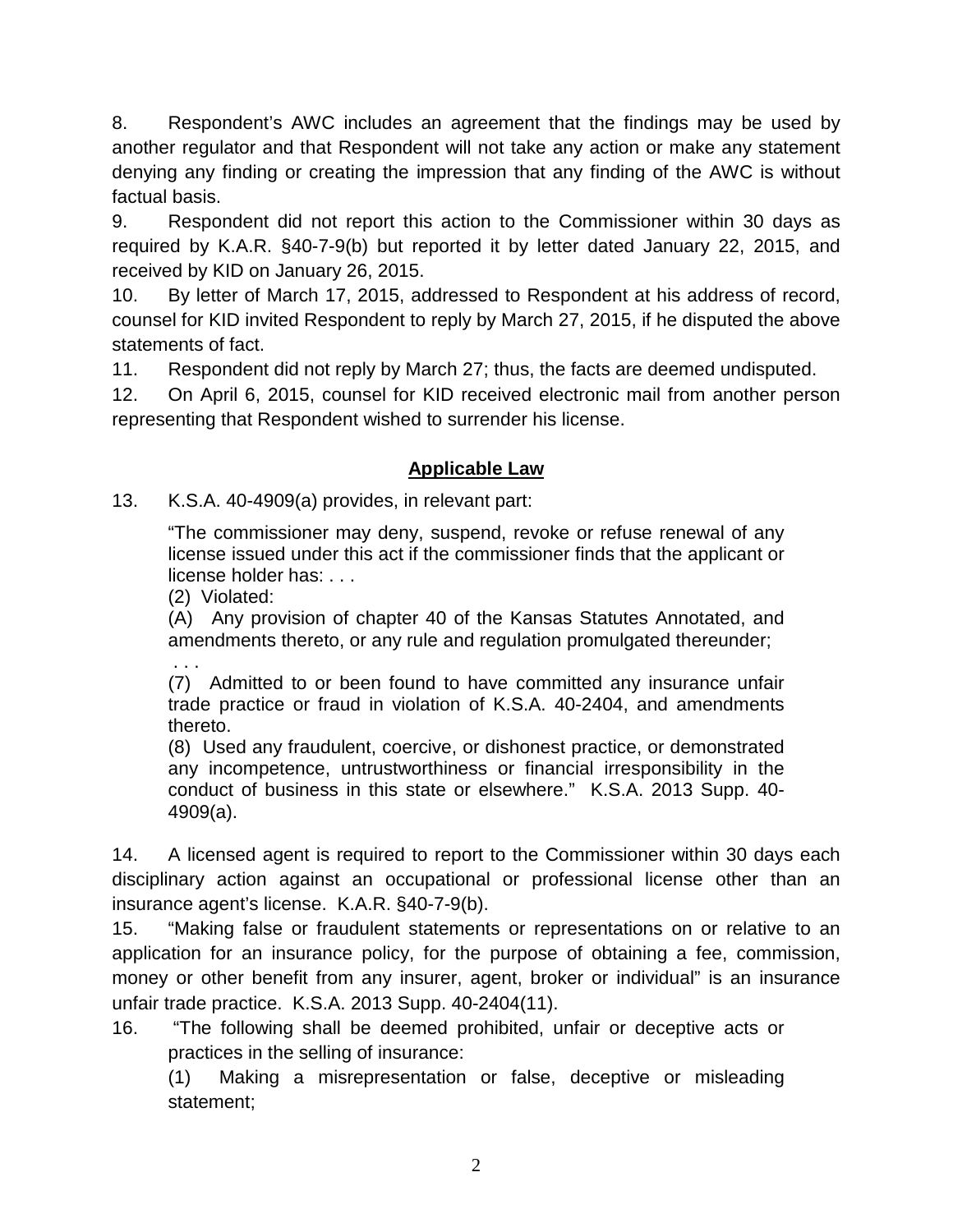(2) using comparisons or analogies or manipulating amounts and numbers in a way that will mislead the prospective purchaser concerning the cost of the insurance protection coverage;

. . . and

(5) recommending to a prospective purchaser the purchase or replacement of any life insurance policy or annuity contract with reasonable grounds to believe that the recommendation is unsuitable for the applicant on the basis of information furnished by this person, or otherwise obtained." K.A.R. §40-2-14(c)

17. In addition, the Commissioner may revoke any license issued under the Insurance Agents Licensing Act if the Commissioner finds that the interests of the insurer or the insurable interests of the public are not properly served under such license. K.S.A. 2013 Supp. 40-4909(b).

18. A person whose license has been revoked or suspended may not be employed directly or indirectly by an insurance company and "may not perform any act toward the solicitation of or transaction of" insurance business in Kansas. K.S.A. 2013 Supp. 40- 4909(g).

19. "Any action taken under this section which affects any license or imposes any administrative penalty shall be taken only after notice and an opportunity for hearing conducted in accordance with the provisions of the Kansas administrative procedures act." K.S.A. 2013 Supp. 40-4909(c).

## **Conclusions of Law**

20. The Commissioner has jurisdiction over Respondent as well as the subject matter of this proceeding, and such proceeding is held in the public interest.

21. The Commissioner finds that action may be taken against Respondent's license because Respondent violated K.A.R. §40-7-9(b) by failing to report the FINRA action within 30 days.

22. The Commissioner further finds that the FINRA action is exceptionally material to Respondent's status as a licensed insurance agent because the transactions at issue were sales of insurance products.

23. The Commissioner finds from the factual findings of the AWC that Respondent's license may be revoked pursuant to K.S.A. 40-4909(a)(7) because Respondent has made false or fraudulent statements or representations on or relative to an application for an insurance policy, for the purpose of obtaining a fee, commission, money or other benefit from any insurer, agent, broker or individual, which is an insurance unfair trade practice as defined by K.S.A. 40-2404(11), and because Respondent has committed unfair trade practices as defined by K.A.R. §40-2-14.

24. The Commissioner finds from the same facts that Respondent's license may also be revoked pursuant to K.S.A. 40-4909(a)(8) because Respondent either used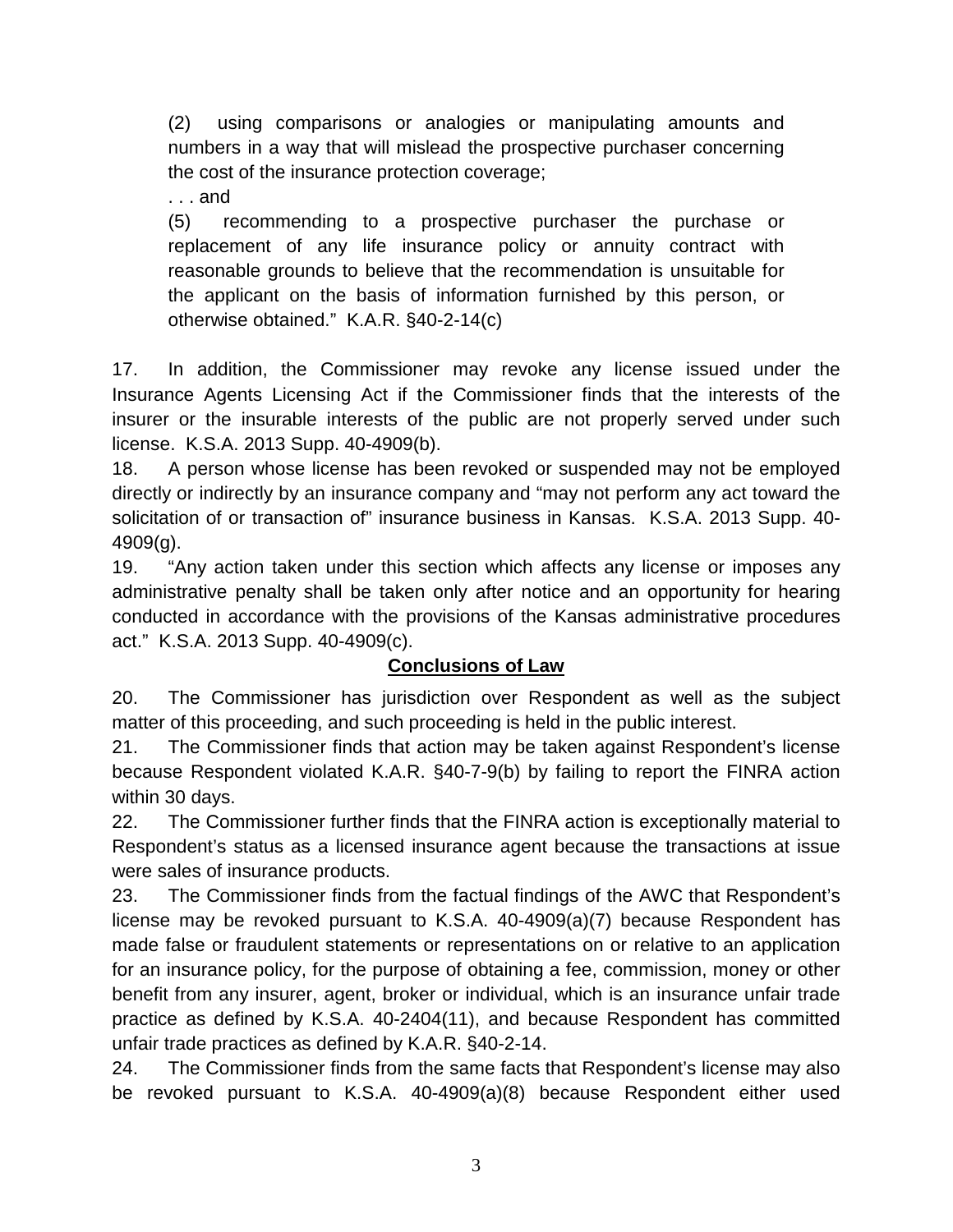fraudulent or dishonest practices or demonstrated incompetence in the conduct of his business.

25. Finally, the Commissioner concludes that Respondent's license may be revoked pursuant to K.S.A. 40-4909(b) because it is not serving the interests of insurers or the insurable interests of the public.

26. Based on the facts and circumstances set forth herein, it appears that the use of summary proceedings in this matter is appropriate, in accordance with the provisions set forth in K.S.A. 77-537(a), in that the use of summary proceedings does not violate any provision of the law, the protection of the public interest does not require the KID to give notice and opportunity to participate to persons other than Respondent, and after investigation, KID believes in good faith that the allegations will be supported to the applicable standard of proof.

## **Policy to be Served**

Before issuing an insurance agent license, the Commissioner must determine that the applicant is qualified and has not committed any act that would be grounds for denial, suspension, or revocation. K.S.A. 40-4905(b) and K.S.A. 40-4906. Further, the Commissioner may revoke any license issued under the Insurance Agents Licensing Act if the Commissioner finds that the interests of the insurer or the insurable interests of the public are not properly served under the license. K.S.A. 40-4909(b). Thus, the Commissioner is charged licensing, or continuing to license, persons or entities to sell, solicit, or negotiate insurance in the State of Kansas only if their conduct indicates they are both qualified and trustworthy. The following action is appropriate to promote the security and integrity of the insurance business and protect insurance consumers.

**THE COMMISSIONER OF INSURANCE THEREFORE ORDERS** that the Kansas nonresident insurance agent's license of **DAVID A. HERLICKA** is hereby **REVOKED**, and **DAVID A. HERLICKA** shall **CEASE and DESIST** from the sale, solicitation, or negotiation of insurance, doing any act toward the sale, solicitation, or negotiation of insurance, and/or receiving compensation deriving from the sale, solicitation, or negotiation of insurance in Kansas or on Kansas risks through business conducted on and after the effective date of this order. **IT IS FURTHER ORDERED** that reinstatement will only be considered upon satisfactory proof that all requirements of the FINRA order have been fully satisfied.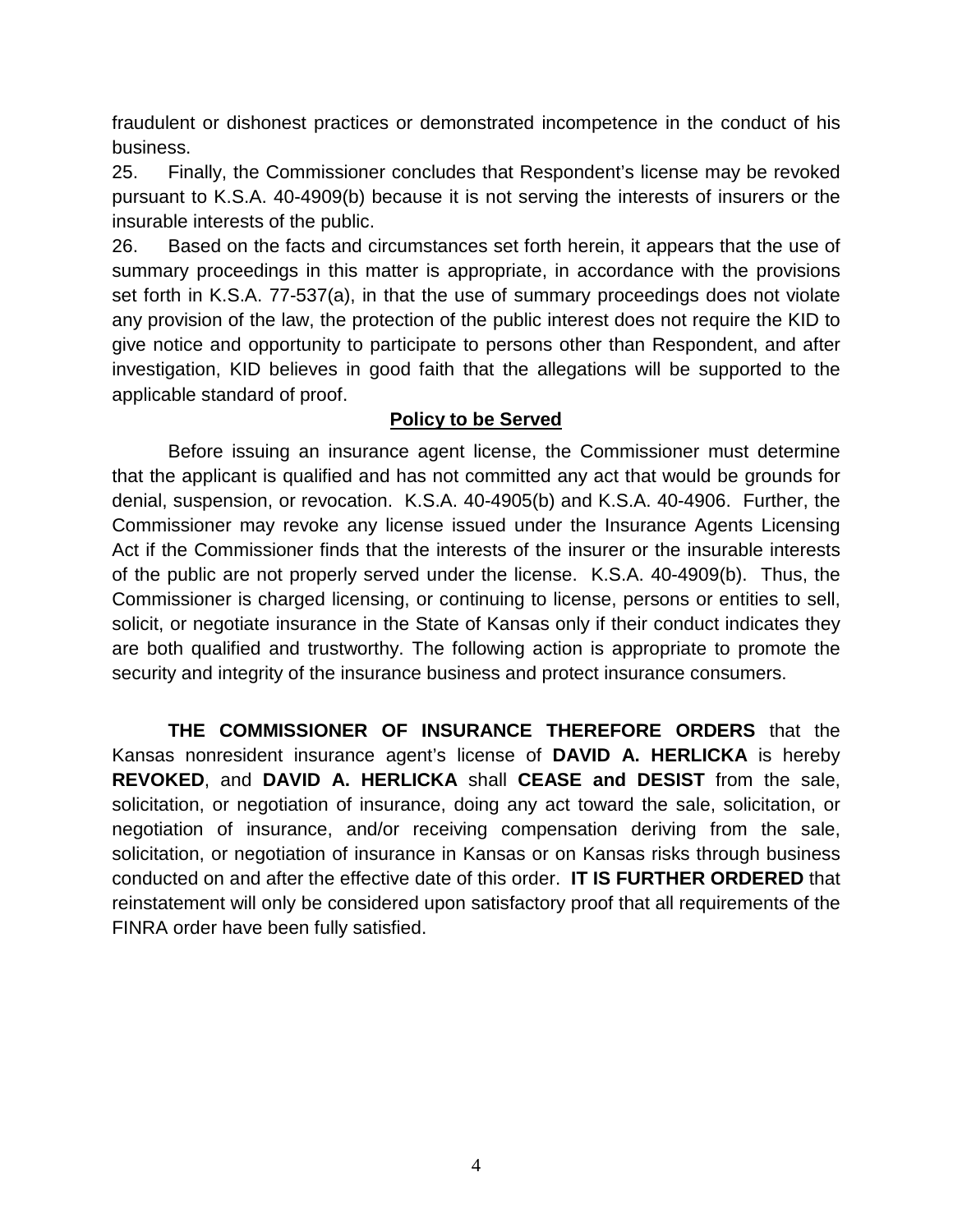### **IT IS SO ORDERED THIS \_\_8th\_\_ DAY OF APRIL 2015, IN THE CITY OF TOPEKA, COUNTY OF SHAWNEE, STATE OF KANSAS.**



/s/ Ken Selzer Ken Selzer, CPA Commissioner of Insurance

BY:

/s/ Diane Minear Diane Minear Interim General Counsel

## **NOTICE OF RIGHTS TO HEARING AND REVIEW**

**Within fifteen (15) days of the date of service of this Summary Order, Respondent** may submit a written request for a hearing pursuant to K.S.A. 77-537 and K.S.A. 77-542. Any request for a hearing should be addressed to the following:

Diane Minear, Interim General Counsel Kansas Insurance Department 420 S.W.  $9<sup>th</sup>$  Street Topeka, Kansas 66612

If a hearing is requested, the Kansas Insurance Department will serve notice of the time and place of the hearing and information on procedures, right of representation, and other rights of parties relating to the conduct of the hearing.

**If a hearing is not requested in the time and manner stated above, this Summary Order shall become effective as a Final Order upon the expiration of time for requesting a hearing.** In the event Respondent files a Petition for Judicial Review, pursuant to K.S.A. 77-613(e), the agency officer to be served on behalf of the Kansas Insurance Department is

Diane Minear, Interim General Counsel Kansas Insurance Department 420 S.W. 9<sup>th</sup> Street Topeka, Kansas 66612